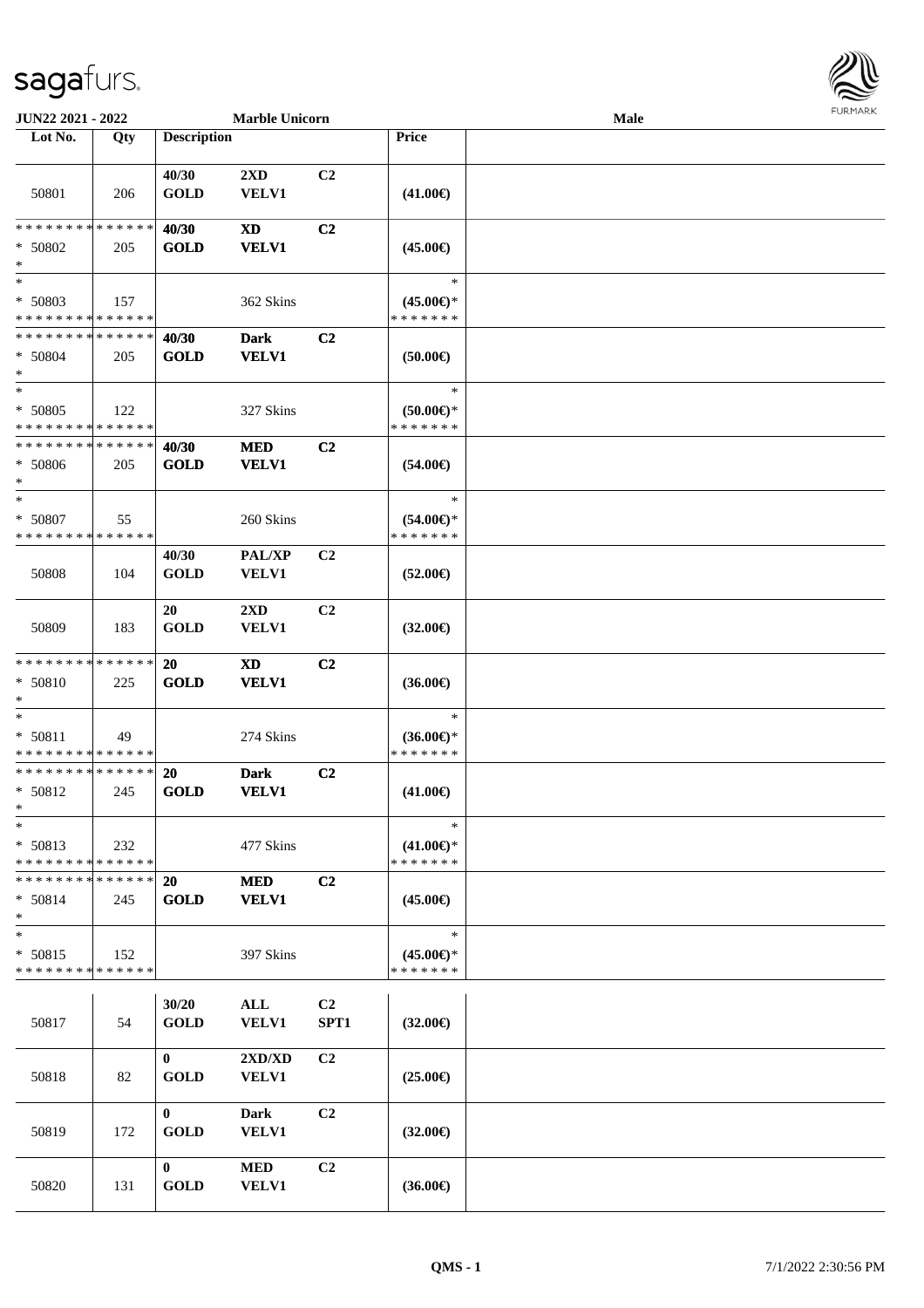|                                                              |     |                                |                                                |       |                                                |      | $\approx$      |
|--------------------------------------------------------------|-----|--------------------------------|------------------------------------------------|-------|------------------------------------------------|------|----------------|
| JUN22 2021 - 2022                                            |     |                                | <b>Marble Unicorn</b><br><b>American Board</b> |       |                                                | Male | <b>FURMARK</b> |
| Lot No.                                                      | Qty | <b>Description</b>             |                                                |       | Price                                          |      |                |
| 50861                                                        | 165 | 40<br><b>GOLD</b>              | <b>Dark</b><br>VELV2                           | C2/C3 | $(49.00\epsilon)$                              |      |                |
| 50862                                                        | 228 | 40<br><b>GOLD</b>              | MED/PAL C2/C3<br>VELV2                         |       | $(53.00\epsilon)$                              |      |                |
| 50863                                                        | 120 | 40<br><b>VSLA</b>              | MED/PAL C2/C3<br>VELV2                         |       | $(48.00\epsilon)$                              |      |                |
| * * * * * * * * * * * * * * *<br>$* 50864$<br>$*$            | 225 | 30 <sup>°</sup><br><b>GOLD</b> | <b>MED</b><br>VELV2                            | C2/C3 | $(44.00\epsilon)$                              |      |                |
| $\ast$<br>* 50865<br>* * * * * * * * * * * * * *             | 92  |                                | 317 Skins                                      |       | $\ast$<br>$(44.00\epsilon)$ *<br>* * * * * * * |      |                |
| 50866                                                        | 164 | 30<br><b>GOLD</b>              | <b>PAL/XP</b><br>VELV2                         | C2/C3 | $(42.00\epsilon)$                              |      |                |
| * * * * * * * * <mark>* * * * * * *</mark><br>* 50867<br>$*$ | 225 | 30<br><b>VSLA</b>              | MED/PAL C2/C3<br>VELV2                         |       | $(40.00\epsilon)$                              |      |                |
| $*$<br>* 50868<br>* * * * * * * * * * * * * *                | 65  |                                | 290 Skins                                      |       | $\ast$<br>$(40.00\epsilon)$ *<br>* * * * * * * |      |                |
| 50869                                                        | 199 | 20<br><b>GOLD</b>              | MED/PAL C2/C3<br>VELV2                         |       | $(40.00\epsilon)$                              |      |                |
| 50870                                                        | 284 | 20<br><b>VSLA</b>              | $\mathbf{ALL}$<br>VELV2                        | C2/C3 | $(35.00\epsilon)$                              |      |                |
| 50872                                                        | 98  | $\bf{0}$<br><b>GOLD</b>        | ALL<br>VELV2                                   | C2/C3 | $(27.00\epsilon)$                              |      |                |

 $\mathbb{Z} \mathbb{R}$